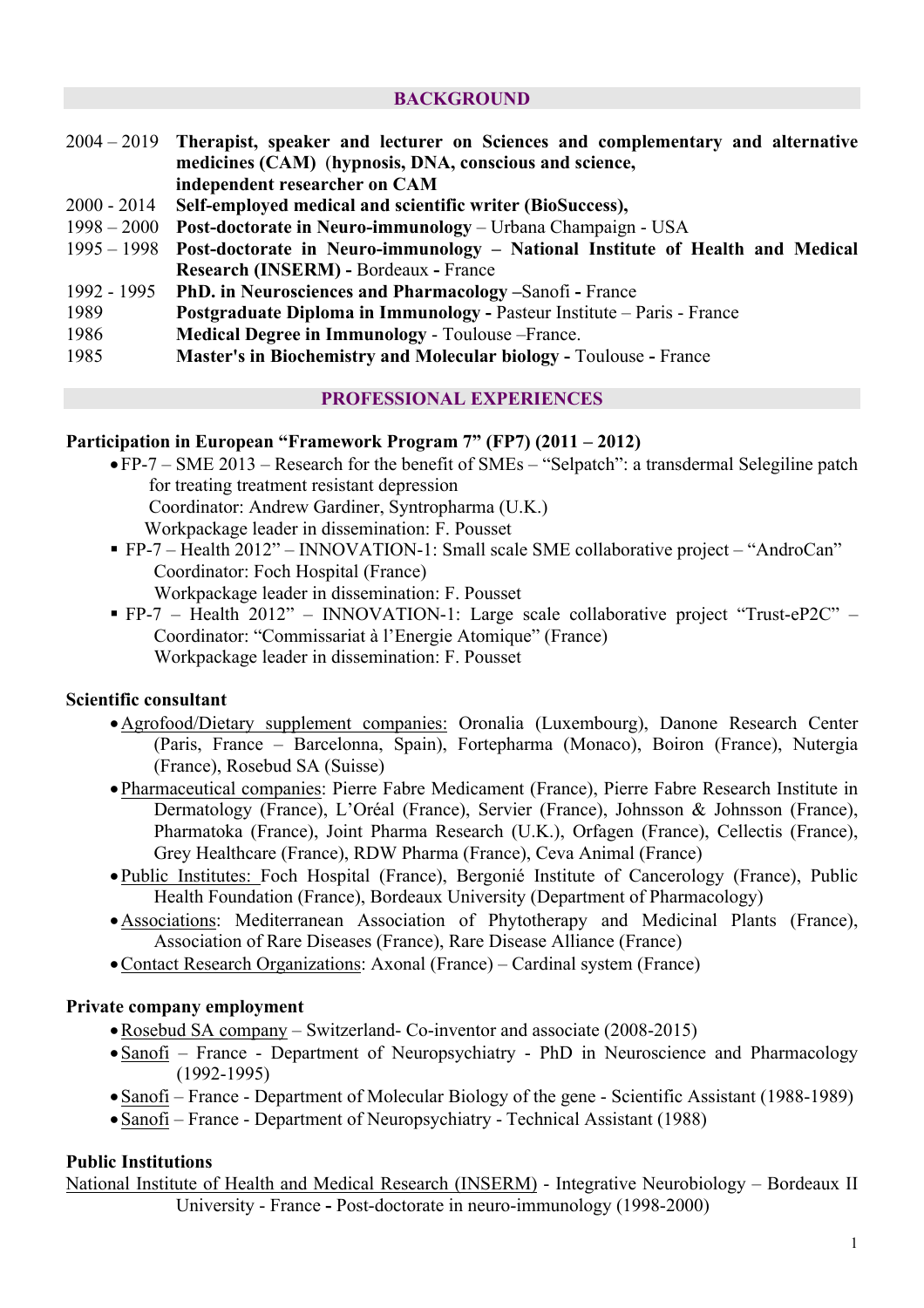# **DOMAINS OF EXPERTISE**

## **Scientific and medical qualifications**

Neurobiology, Neuropsychiatry, Immunology, Neuro-immunology, Oncology, Urology, Nutrition

### **Alternative and complementary medicines**

Bioelectrophotonic (GDV), Homeopathy, oligotherapy, gemmotherapy, kinesiology, dietary supplementation, phytotherapy, magnetism, quantum energy, Future Life Progression

## **INTERNATIONAL EXPERT**

### **Member of the Scientific Advisory Board of Vitafoods 2013-2014**

### **Associate of Rosebud S.A. (Siwtzerland)**

- \* Development of a range of dietary supplements from idea to market (since 2007)
- \* Commercialization of the first product "SHS Synbiotic" in 2012
- \* Development of SHS portfolio

#### **International Expert for the "Consejeria de Educacion" Spain**

- \* Consejeria de Education project grant application 2000
- \* Consejeria de Education project grant application 2000

### "**Medical Research Council" United kingdom**

- \* MRC Project grant application 1995
- \* MRC Clinical Training Fellowships 1996
- \* MRC Career Development award 1996

## **PATENTS**

**EP2233015/WO2010079444 published in 2010,** co-inventors F. Pousset and B. Allemand "Synbiotic composition and method for the manufacture thereof"

**2401925 published in 2014,** co-inventors F. Pousset and B. Allemand "Prebiotic product and manufacturing method"

## **COLLABORATIONS**

### $2014 - 2018$

- •**Future Life Institute – John Mee - USA**
- **Independent research on modified state of consciousness** based on a new hypnosis method and DNA reprogramming

#### 2002-2014

- \* Scientific and medical writer for companies and national institutes :
- **eCTD registration, European Call for proposal, Literature review, Scientific and médical information survey, Scientific dossier, Monography, Clinical study protocol, Publication, Investigational brochure, Technical documentation, Health claim dossier, Note of therapeutic interest, Medico-Marketing leaflet, Meeting report, Scientific and medical information survey, Expert report**